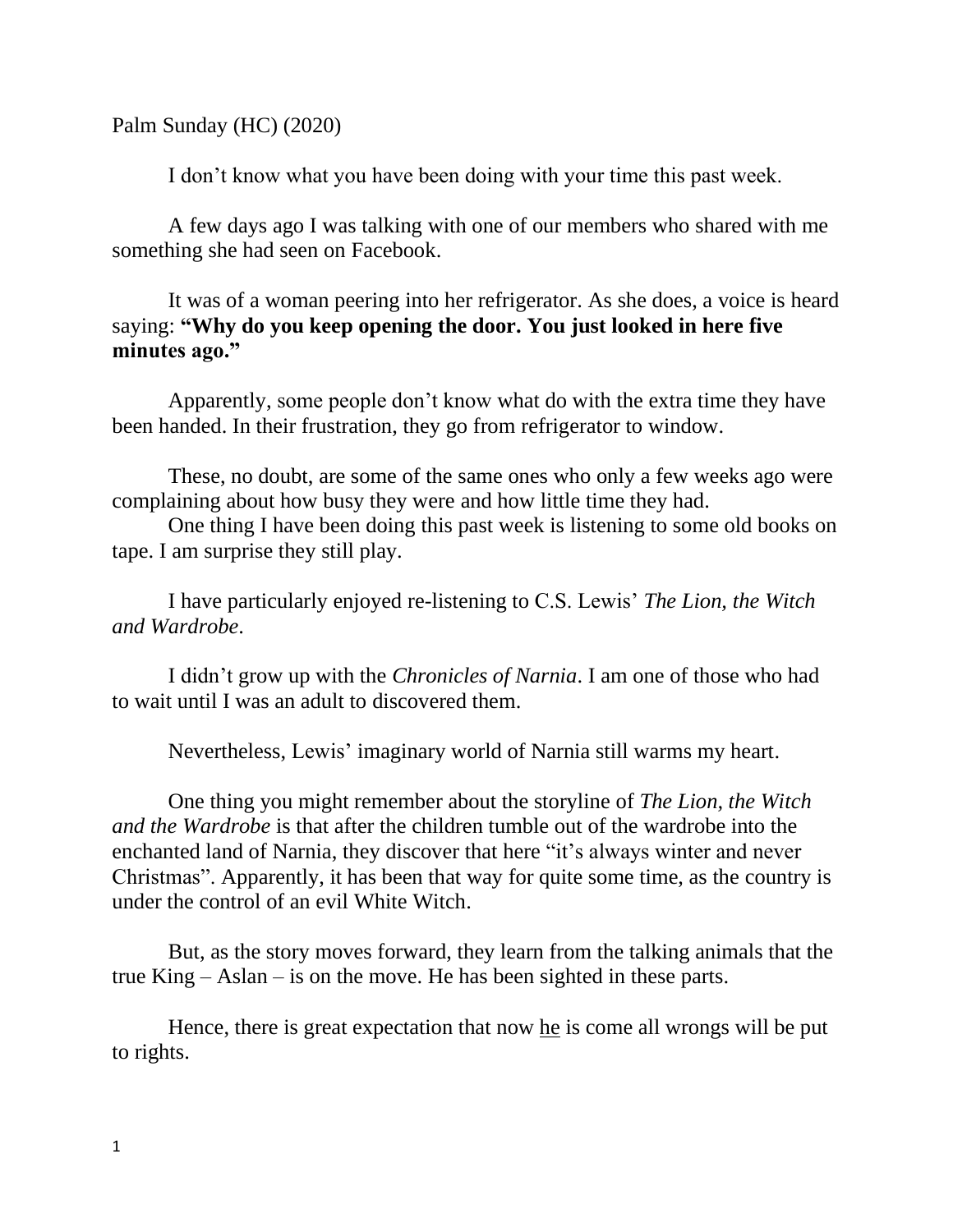We find this same spirit of expectation in New Testament times. Rome had rule over God's people. Things were about as bad as they could be.

But, now going around the county was this itinerant teacher and healer named Jesus.

"Could He be the Deliver promised in the Scriptures?" "Was God once again on the move in Israel?"

Then comes Palm Sunday, and all doubt is removed.

Carefully following the script laid out for Him in the book of the Prophet Zachariah, Jesus enters the Holy City and announces – without speaking a word  $-I$ am that One. I am your king.

And the people get it! They lay down branches and pieces of their own clothing for Him to pass over on.

The 'hosannas' that go up that day translate into something like "God save the king." It was a triumph moment.

But, if Palm Sunday is a day of great triumph, it is also a day of great irony. And here is why:

We know from our vantage point that in the span of five short days those 'Hosannas' will give way to a very different cry . . . that of 'Crucify Him'.

It is in this part of the story that we find a great challenge for our own day. The challenge is this:

Right now, there are a number of people who are seeking comfort and consolation in spiritual things. I have spoken to some of them of late. They are asking real questions?

Just this past week, I received a text from a young friend now living in Idaho. His question was this:

**Is this pandemic God's judgment on our nation and the world? Are we, at last, reaping the harvest of our waywardness?**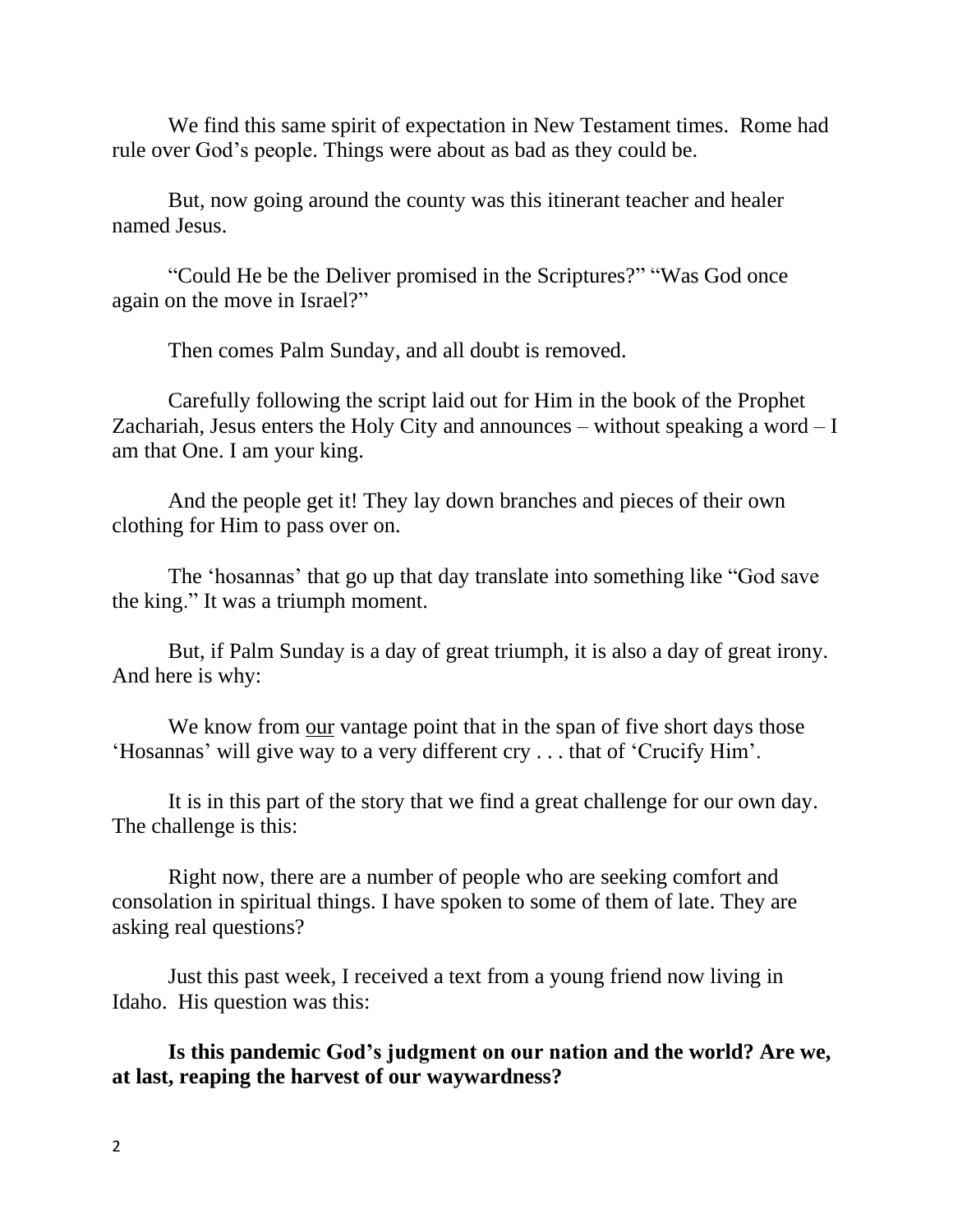In responding to my friend's question and to others like it, I am quick to adopt a posture of humility.

I don't know why this calamity has come upon us, for the very good reason God has not told me. When He does, I will share it with you!

What I do know and what I tell people is that everything that happens is *in some sense* God's will. God "worketh all things after the counsel of his own will," Ephesians 1:11 tells us.

There His **direct will**, but there is also His **permissive will**.

God does not directly will evil, but he does – at least at the moment -- seem to allow it.

The glorious thing is – that because He is a big God -- He is able to override it for good.

The most striking example of this is the cross. Wicked men sent Jesus to His death. But God the Father overturned their wicked act for good . . . for the salvation of the world.

Can God use this present crisis? Perhaps use it to bring some people back to their senses and to Himself? You, bet He can.

But, as I said earlier, there is a challenge. Will this renewed interest in spiritual things last?

Or will it be like the fervor of those who lined the roadway that first Palm Sunday? Will it quickly fade away and be forgotten?

Many of you are old enough to remember 911. At that time, there was a surge of interest in religion and spirituality.

On that fateful day, the phone here at St. Luke's immediately began to ring. People wanted to know if the church was open and if we were having any services.

For about a week, we conducted noonday services. These services were well attended

. . . mostly by people not members of this church. Where are they now?

In view of the fickleness of human nature, how should we respond to this present crisis?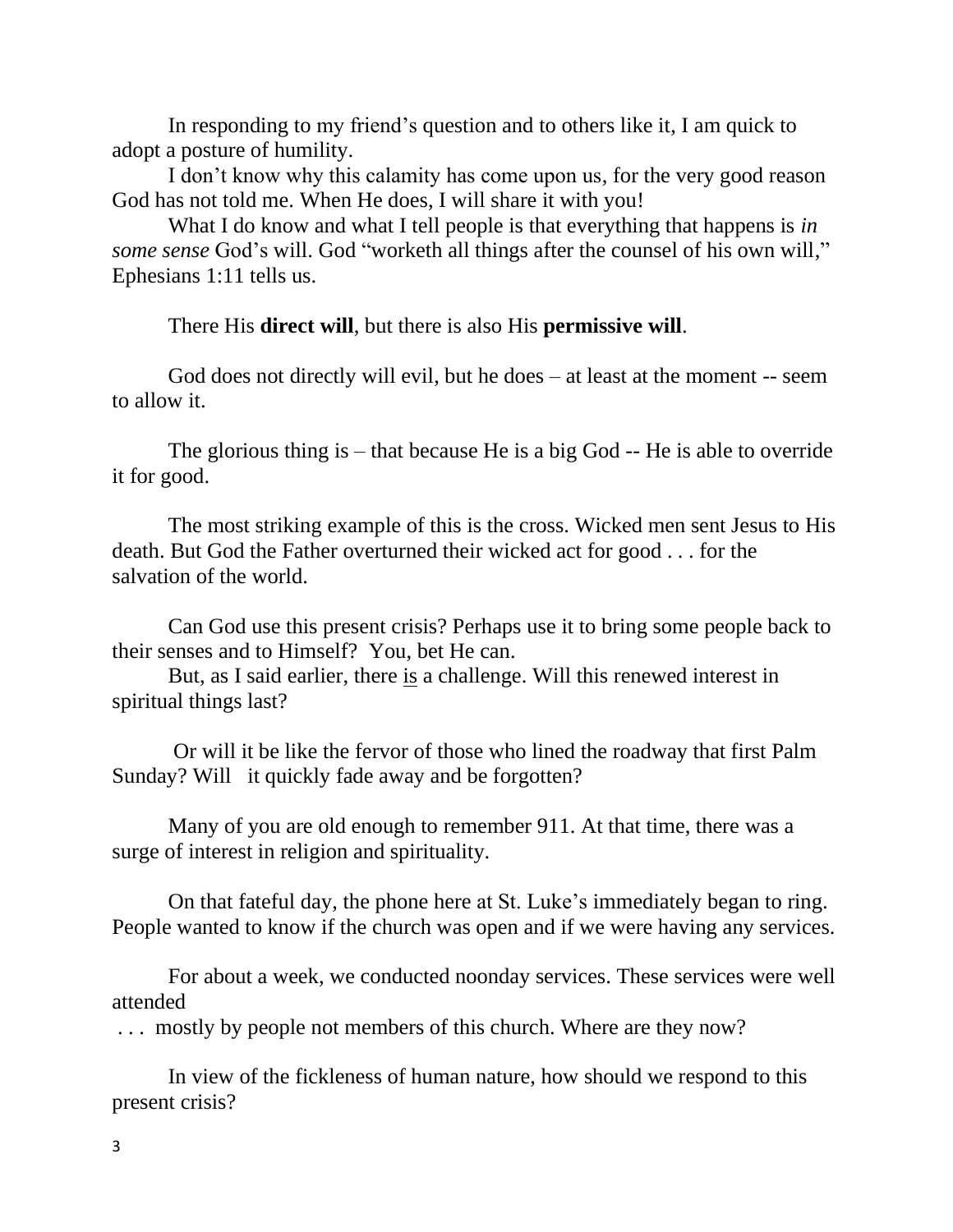I would say: Seize the moment for the Gospel. Announce Jesus any way you can.

If people are asking you any of what have been called the ultimate questions of life:

## **Who am I? Why am I here? What is wrong with the world? and How can what is wrong be made right?**

Share your hope. Invite them to join you at worship. Be a witness. But in the end, leave the results up to God. Whether they persevere is not your concern. Leave that to the Almighty.

The triumph, irony and challenge of Palm Sunday remain with us today. Stay at your post.

Instead of incessantly looking into your refrigerator or out the window, look for ways to bring light into a dark world. Be that light. Get creative. And, above all, remain faithful. ///